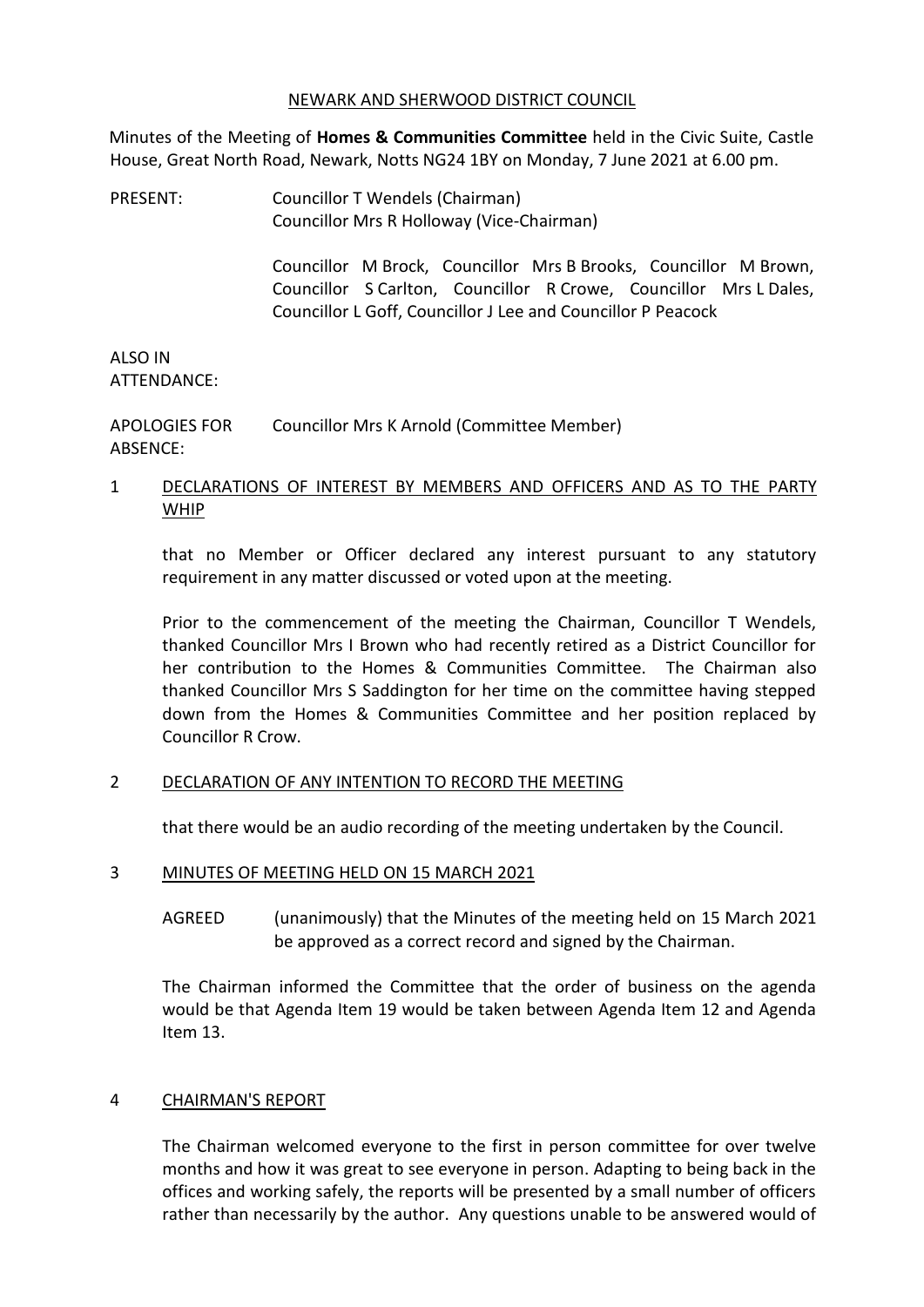course be followed up after the meeting.

The Chairman advised that the local Area Commander for Newark and Sherwood, Inspector Heather Sutton has been promoted to Chief Inspector and is now the Neighbourhood policing lead for - Bassetlaw, Newark and Sherwood & Broxtowe, Gedling and Rushcliffe. She is also the force lead on rural crime and is already speaking with officers from the council about the rural crime issues in the district. The new Area Commander for Newark and Sherwood is Inspector Charlotte Allardice who is keen to work closely with the council on a number of issues and will look forward to working with Charlotte.

The Safer Streets Project was successfully completed at the end of March and there is commitment from the Police and Crime Commissioner's Office, the Police and the Council to implement the learning and best practice from Safer Streets 1 into the continuation of some of the themes into neighbouring areas. The main themes will centre on burglary reduction and vehicle crime.

The Chairman informed the committee that whilst having seen some sunshine recently, our flooding preparation continues. The council is working with partners in both Southwell and Lowdham to implement flood mitigation measures to reduce the chance of future flooding in these communities. The Scheme in Southwell is progressing well (within the confines of what Covid has allowed over the past 12 months).

The main scheme for Lowdham is still being developed, although work on the banks of the Cocker Beck should be taking place later this year. In response to the floods in November 2019 and February 2020 the council is still administering Property Flood Resilience grants to home owners wishing to improve their home from the impact of flooding, so far having received around 50 applications.

The Chairman informed the committee that the Community Lottery is now live and the first draw took place on Saturday 29th May. As at 2nd June having 49 good causes registered and one or two more in progress, 392 players and good causes are forecast to receive around £23.5K currently, they are hopeful ongoing promotion will see the numbers increase which is great news and will generate more funding for our good causes.

The ban on evictions was ended on  $31<sup>st</sup>$  May 2021, the Council will continue the no eviction approach for tenants who are working with the council to address their debts and enter into a manageable arrangement. The council are also prepared for opening up the community centres as soon as receiving the green light to do so.

Finally, the Chairman wanted to draw the Committee's attention to the end of year performance reports presented this evening, and for it to join the Chairman in recognising the hard work and commitment taken to achieve the levels of performance during such an unusual year.

#### 5 FORWARD PLAN - JULY 2021 TO JUNE 2022

The committee considered the Forward Plan for July 2021 to June 2022 with the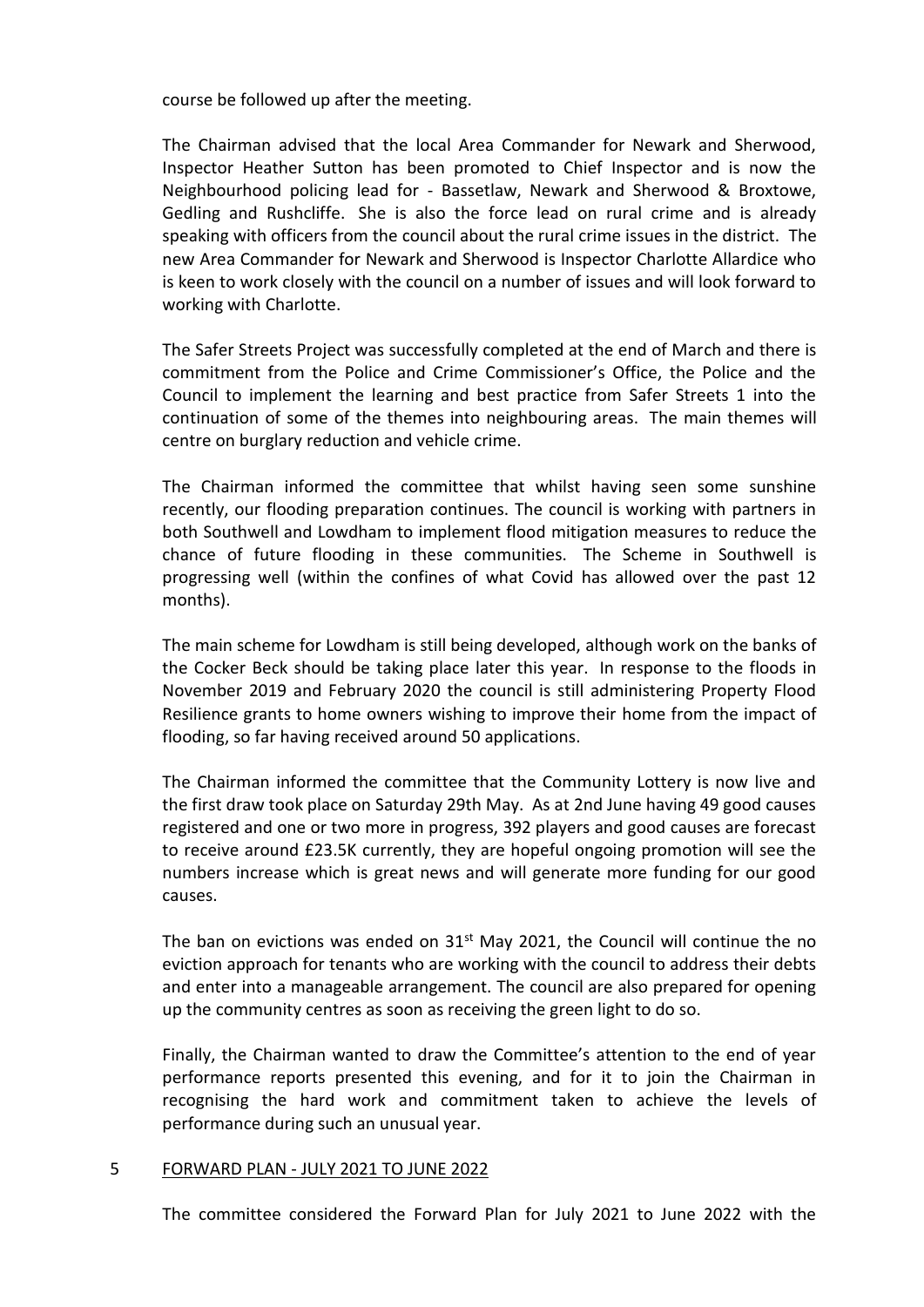Chairman inviting Members to put forward any items they would wish to be considered by Committee at a future meeting.

The committee requested an invitation be made to the newly elected Police & Crime Commissioner to attend the November Homes & Communities Committee meeting, the Business Manager for Public Protection to arrange an invitation.

#### 6 REVIEW OF TENANT ACCESS SERVICE OPENING HOURS

The Committee considered the report from the Business Manager for Customer Services to review the opening hours of the Customer Access Service (CAS) contact centre and recommend alignment with the opening times of the main council contact centre.

At the 15 March 2021 committee, Members considered a report to align the opening hours and agreed that a decision would be deferred to the 7 June 2021 meeting so that further information regarding service demand could be obtained.

The report provided further analysis of the number of calls received by the CAS team between 8.30am and 9.00am, during a more recent four week period it has shown that the number of calls received remains static with an average of less than two calls per day. During this twenty day period a total of only nine calls were received during between 5pm and 5.15pm.

The committee noted that in February 2021 the Tenants Forum had agreed unanimously that the service opening hours times should be altered in line with recommendations as tenants needed to have uniformity across all council services. Out of hours calls would remain as they are currently, tenants who need to report an emergency will transfer through to the Careline.

AGREED (unanimously) that:

(a) the Committee approved the alignment of the opening hours.

# 7 REVIEW OF THE CORPORATE HEALTH AND SAFETY POLICY

The Committee considered the report from the Business Manager for Public Protection providing changes to the Corporate Health and Safety Policy and to confirm the amendments prior to the report being presented to the Policy and Finance Committee.

The report informed the Members that the current policy had been reviewed and updated to reflect recent organisational changes including the in-house provision of Housing Services, providing the revised policy as an appendix to the report.

The meeting highlighted 2.3 bullet point 5 of the report referring to the removal of the use of latex gloves from the policy, the committee noted that latex gloves can cause allergies and would therefore sit outside of this policy.

AGREED (unanimously) that: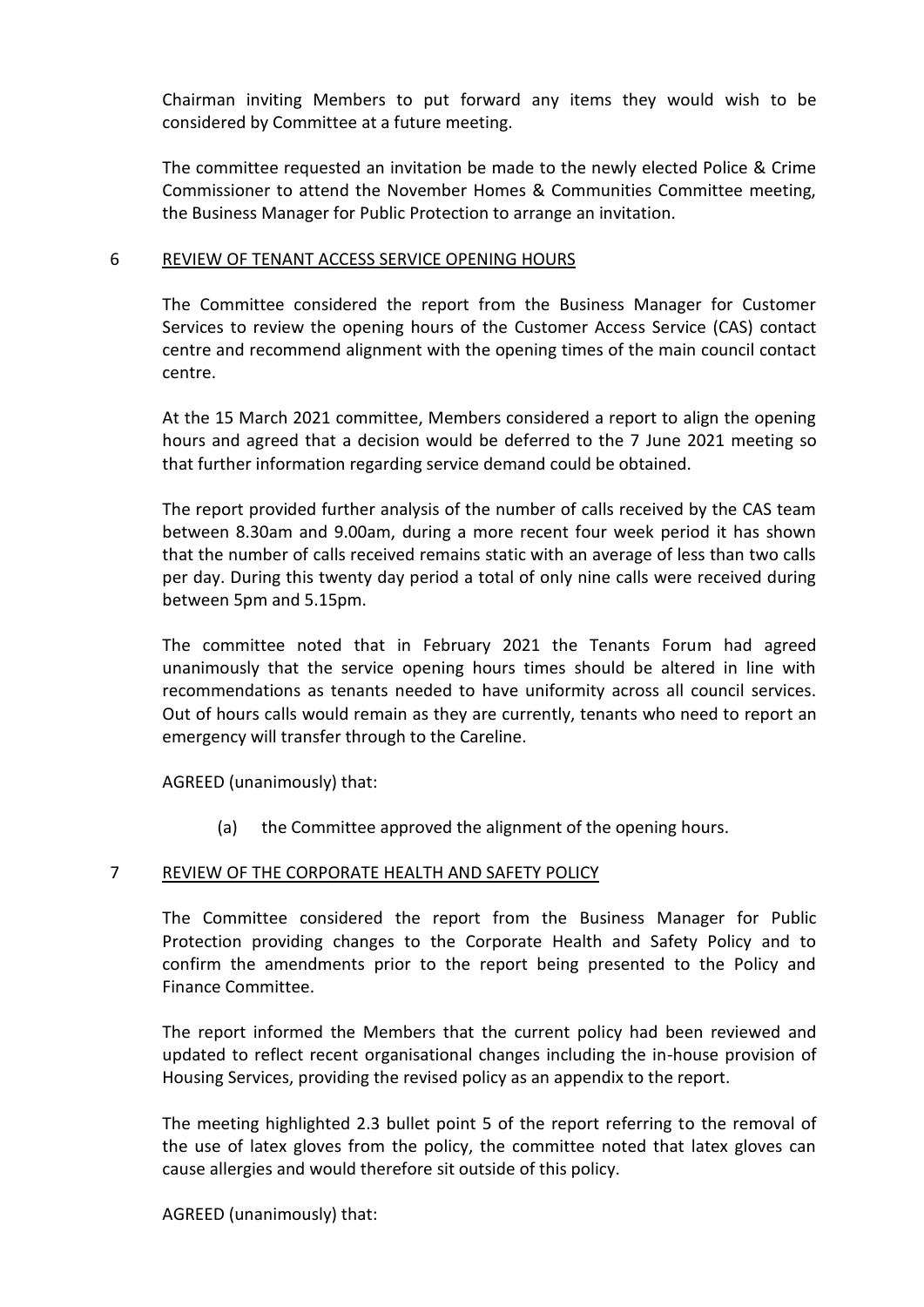(a) Members considered the reviewed Health and Safety Policy and any suggested amendments for deliberation by the Policy & Finance Committee.

# 8 PROPOSAL FOR PUBLIC SPACE PROTECTION ORDERS - NEWARK TOWN CENTRE AND SITES IN BALDERTON

The Committee considered the report from the Business Manager for Public Protection to report the findings of the consultation with key partners and members of the public, on the proposed Public Space Protection Order ("PSPO") in the following areas:

- a. Newark Town Centre
- b. Coronation Park, Balderton
- c. Balderton Lakes
- d. Lakeside Shopping Centre, Balderton

and to seek approval for the formal making of the Public Space Protection Orders.

The report highlighted to the committee that in March 2021 they had considered a report on a Public Space Protection Order in relation to controls to combat anti-social behaviour in Newark town centre, Coronation Park, Balderton Lakes, and Lakeside shopping centre and recommended that formal consultation took place.

The report advised that a consultation had been carried out in accordance with Government guidance which took varying forms, such as questionnaires for partnership agencies, proposals on the council's website and questionnaires for retail premises in the town centre and Lakeside shopping centre.

The responses received were set out in a summary document at Appendix One of the report.

The Committee thanked the Officers and the Police for their involvement in progressing the PSPOs.

AGREED (unanimously) that:

Members:

- (A) Agreed the terms of the PSPO as being
	- a. *Leave the location, or part of the location, and*
	- b. *Not to return to the location, or part of the location, for the period specified in the direction ("the exclusion period")*

*The exclusion period must not exceed 48 hours and must* 

- *I. Be given in writing, unless that is not reasonably practicable*
- *II. Must specify the area to which it relates*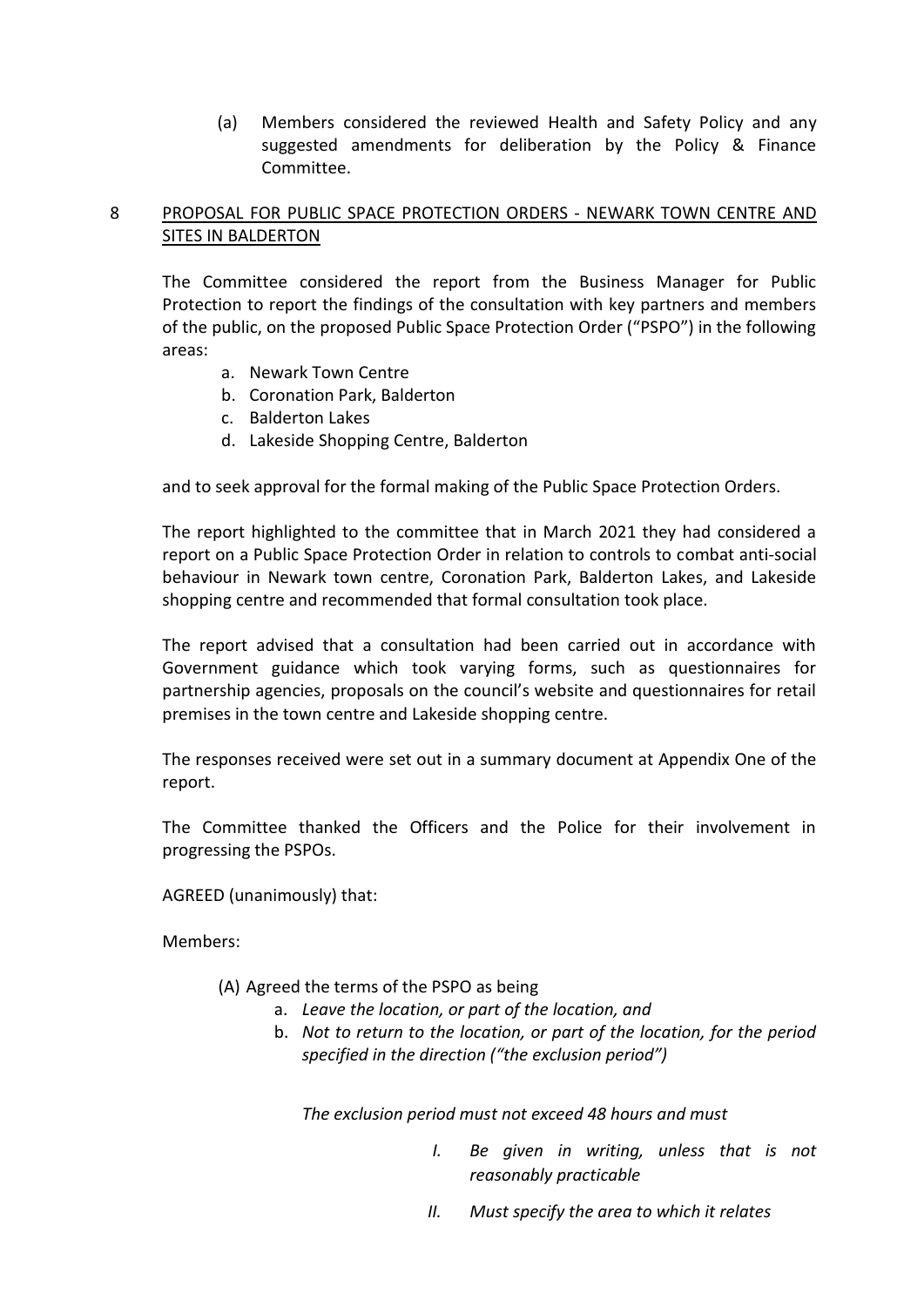- *III. May impose requirements as to the time by which the person must leave the area and the manner in which the person must do so (including the routes)*
- (B) Agree the areas as set out below and defined in the maps in Appendix Two and Appendix Three,
	- a. Newark town centre
	- b. Coronation Park, Balderton
	- c. Balderton Lakes
	- d. Lakeside shopping centre, Balderton

# 9 ANNUAL REVIEW OF THE EXEMPT REPORTS CONSIDERED BY THE HOMES & COMMUNITIES COMMITTEE

The Committee considered the report from the Business Manager for Elections & Democratic Services providing the Homes & Communities Committee with a list of the exempt business considered by the committee for the period 14 September 2020 to date.

The report highlighted four reports that had been taken as exempt for consideration and had received comment back from the report authors that these reports in their opinion to remain exempt due to commercially sensitivity.

The Chairman did suggest for future annual reports an additional column be included to expand the detail as to why they should remain exempt.

AGREED (unanimously) that:

(a) the content of the reports to remain exempt.

#### 10 SAFER STREETS FUND - END OF PROJECT REPORT

The Committee considered the report from the Business Manager for Public Protection to update Members on the successful completion of the Safer Streets Fund and the early impacts that have been identified.

The report highlighted in April 2020 the Council (in partnership with the Office of the Police and Crime Commissioner and the County Council) were successful in obtaining funding for the Home Office initiative of Safer Streets that was designed to address domestic and acquisitive crime. Two Lower Super Output Areas were identified in the bid and have formed the geographical footprint for the bid. These were the areas around Chatham Court and area on Northgate/Lovers Lane.

The Newark bid was successful in obtaining an award of £550,000 of which the District Council's allocation was £118,580.

A copy of the full survey and its results were included with the report at Appendix 1.

A summary of key headline results were as below: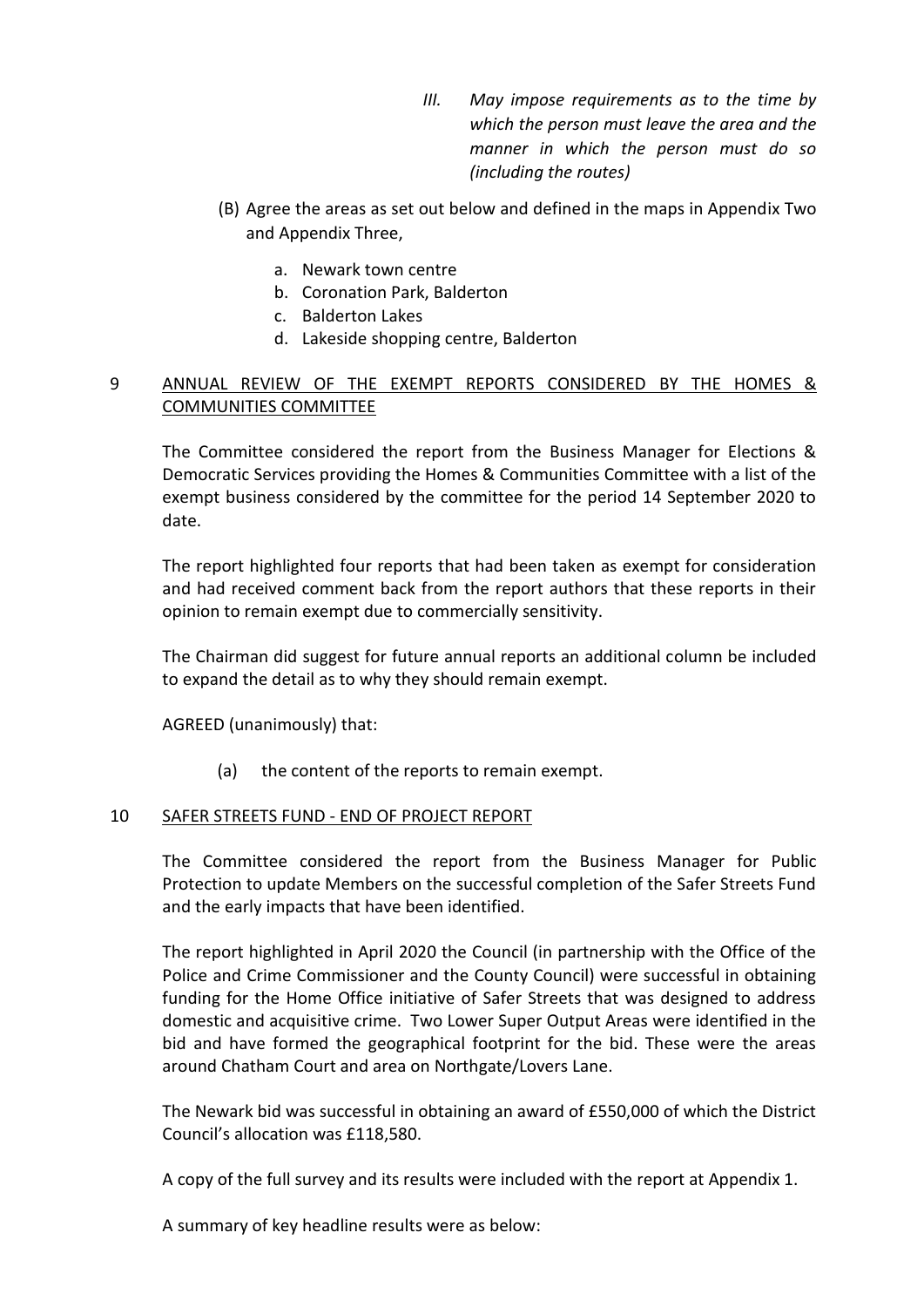- 83% of respondents feel safer
- 53 % feel the area is cleaner
- 40% of respondents feel safer after dark
- 44% of respondents feels the community looks out for each other better than it did

In order to build on the positive work that has taken place as part of this project agreement has already been made to develop a further Safer Streets initiative. This will again be a partnership with the Police and the Office of the Police and Crime Commissioner.

A member of the committee would also like to see it benefiting more rural areas in the future.

The Committee thanked everyone involved and how it had been a comprehensive report and a successful project.

AGREED (unanimously) that:

(a) the Members noted the success of the Safer Streets initiative and the positive survey results.

#### 11 ANTISOCIAL BEHAVIOUR

The Committee considered the report from the Business Manager for Public Protection providing information on the current position with regard to anti-social behaviour across the district and the range of intervention and enforcement used to combat this behaviour.

The report highlighted that the Police are a key partner in addressing ASB and they record levels of ASB. The figures for the year 20/21 compared to the previous 12 months were provided:

| April 19 to March 20 | April 20 to March 21 | % change |
|----------------------|----------------------|----------|
| 2,552                | 4,366                | +71%     |

Over the last year ASB has increased due to youngsters not attending school and the effects of covid-19. The committee thanked the team for their input, noting that there have been more people on the streets, more people working from home leading to increasing ASB in bigger groups over a wider geographical area.

AGREED (unanimously) that:

the committee noted the data relating to ASB and the range of activities, both delivered and planned that are in place to address ASB.

# 12 HOMES & COMMUNITIES REVENUE AND CAPITAL FINANCIAL OUTTURN REPORT TO 31 MARCH 2021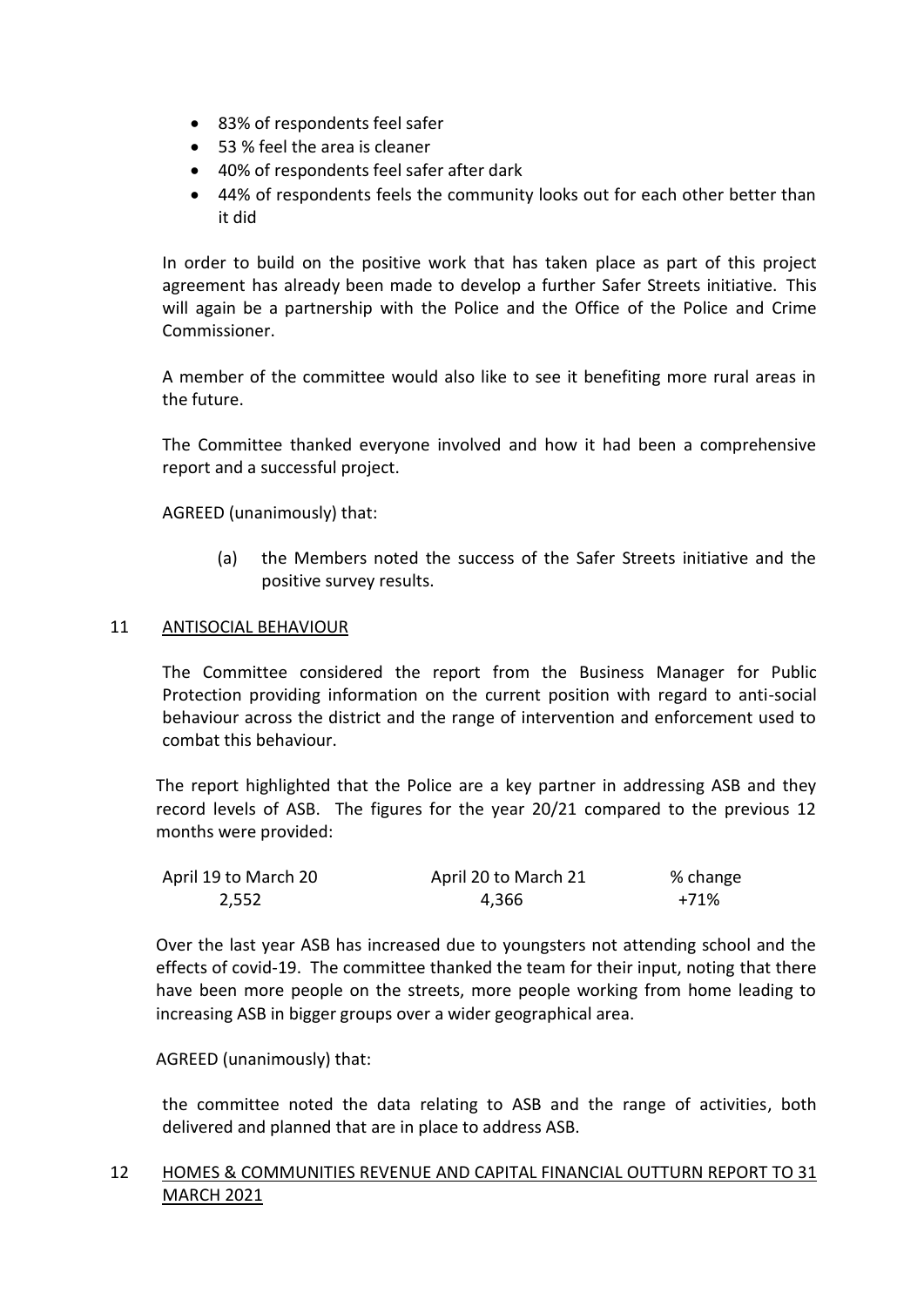The Committee considered the report from the Business Manager for Financial Services presenting to the Members the 2020/21 financial outturn position on the Homes & Communities Committee's revenue and capital budgets, including:

- General Fund (GF) Revenue
- Housing Revenue Account (HRA)
- Capital Programme

Members at the Policy & Finance Committee during February 2020 requested that reports were presented to individual committees, for them to note and understand the financial position of their committee.

The report informed Members of the Homes & Communities Committee of the financial outturn position as at 31 March 2021 and provided the main reasons for the variances when referring to the GF, HRA and Capital Programme.

One of the members enquired if after taking Newark and Sherwood Homes back inhouse had any savings been included in the figures. The meeting was advised not at the moment and that overall there will be a reduction.

AGREED (unanimously) that:

(a) the contents of the report be noted.

### 13 COMMISSIONING SERVICE LEVEL AGREEMENTS - ANNUAL REVIEW 2020/21

The Committee considered the report from the Health Improvement and Community Relations Manager providing an overview of the 2020/2021 outcomes of the commissioned service level agreements between the council and its three service providers, Newark and Sherwood CVS, Newark and Sherwood Community Hub and Home-Start Newark.

The summary reports outlined in Appendix A demonstrated what each partner organisation has delivered in the financial year April 2020 to March 2021 which having been an unprecedented year due to the impact of Covid 19. From the appended reports each partner organisation was able to adjust its service delivery model around the challenges of Covid 19 in order to continue to provide support to residents through innovative ways of working throughout the pandemic.

The committee thanked the Health Improvement and Community Relations Manager for his work and to present again next year in 2022.

AGREED (unanimously) that:

- (a) the report and Appendix A are noted; and
- (b) the annual review for 2021/2022be presented to Committee in 2022.

#### 14 ANNUAL REPORT COMMUNITY CENTRES GENERAL FUND REVIEW 2020/21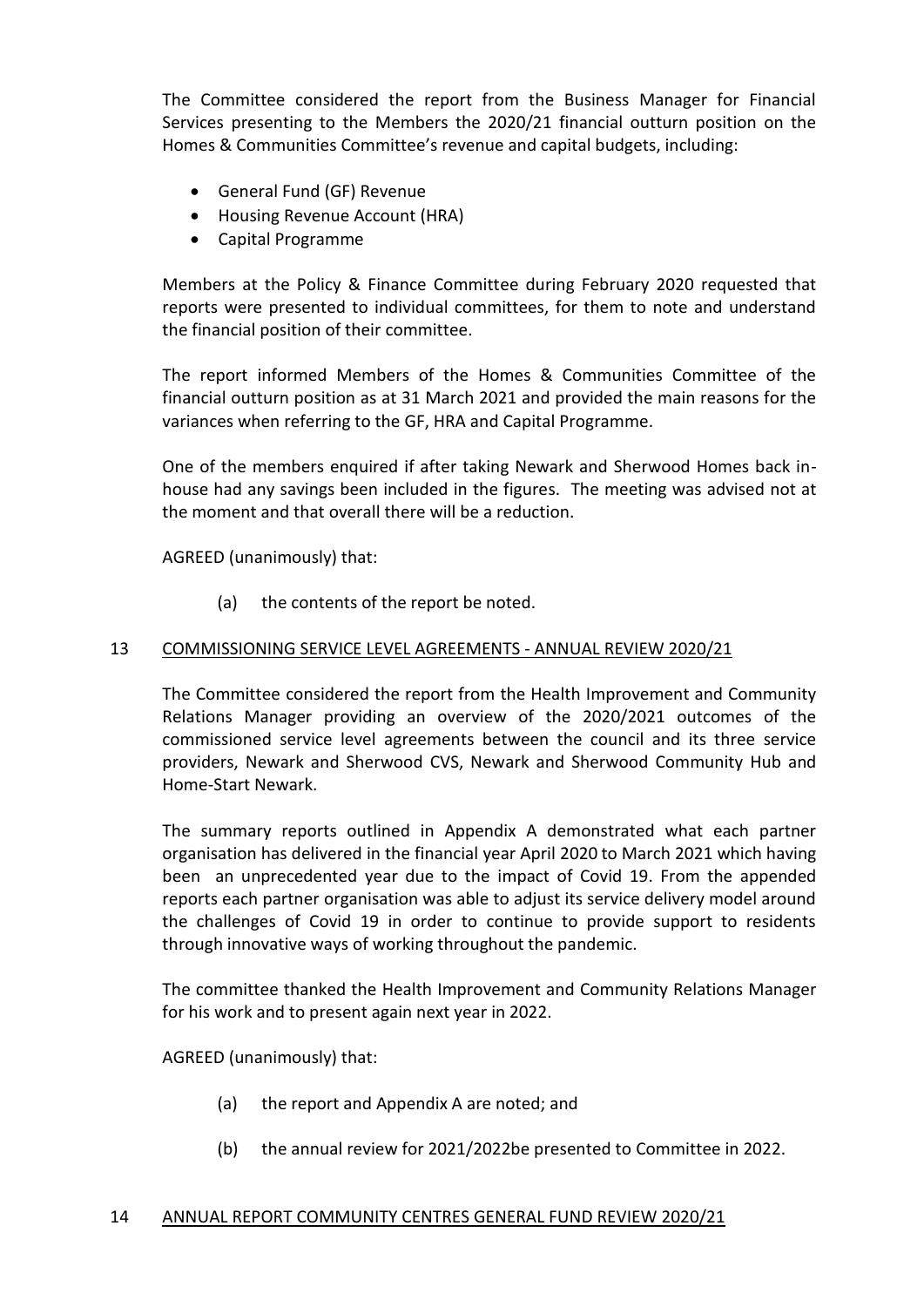The Committee considered the report from the Health Improvement and Community Relations Manager providing an overview of operational activities, compliance and assurance arrangements in place at the 4 General Fund Council owned community centre/village halls and to note the recommendations in the report to ensure that the operational management oversight of these assets is robust and meets the council's assurance requirements.

The report highlighted to Members that the Council currently owns four community centres/village halls, as detailed in Appendix A of the report, which are all managed through a leasehold relationship.

Appendix A provided a short summary of the previous 12 months for each community centre/village hall. The annual review will come to committee once again in 2022.

AGREED (unanimously) that:

- (a) the report and Appendix A are noted; and
- (b) the annual review for 2021/2022 be presented to Committee in 2022.

#### 15 HOUSING SERVICE COMPLIANCE END OF YEAR OUT TURN PERFORMANCE

The Committee considered the report from the Director for Housing, Health & Wellbeing providing an overview of compliance performance of the housing service at the end of March 2021.

The report provided the end of year position and noted the excellent performance throughout the year having encountered significant challenges for service delivery.

The committee congratulated the team and noted that performance at the end of the year had been really strong. The report author thanked the committee for their positive comments and would pass on to other members of the team.

The committee noted that for 2021/22 they would see a revised layout and content.

One Members did discuss with the committee his concerns for tenants living in properties with adaptations and not being able to take up the 'Right to Buy' option and could be seen as discriminatory. The Chairman did remind Members that this is primary legislation and not 'District' decision.

AGREED (unanimously) that:

(a) the Committee noted the performance of the housing service compliance functions.

#### 16 HOUSING SERVICES YEAR END PERFORMANCE 2020/21

The Committee considered the report from the Transformation Manager providing an overview of performance and satisfaction with the council's housing services for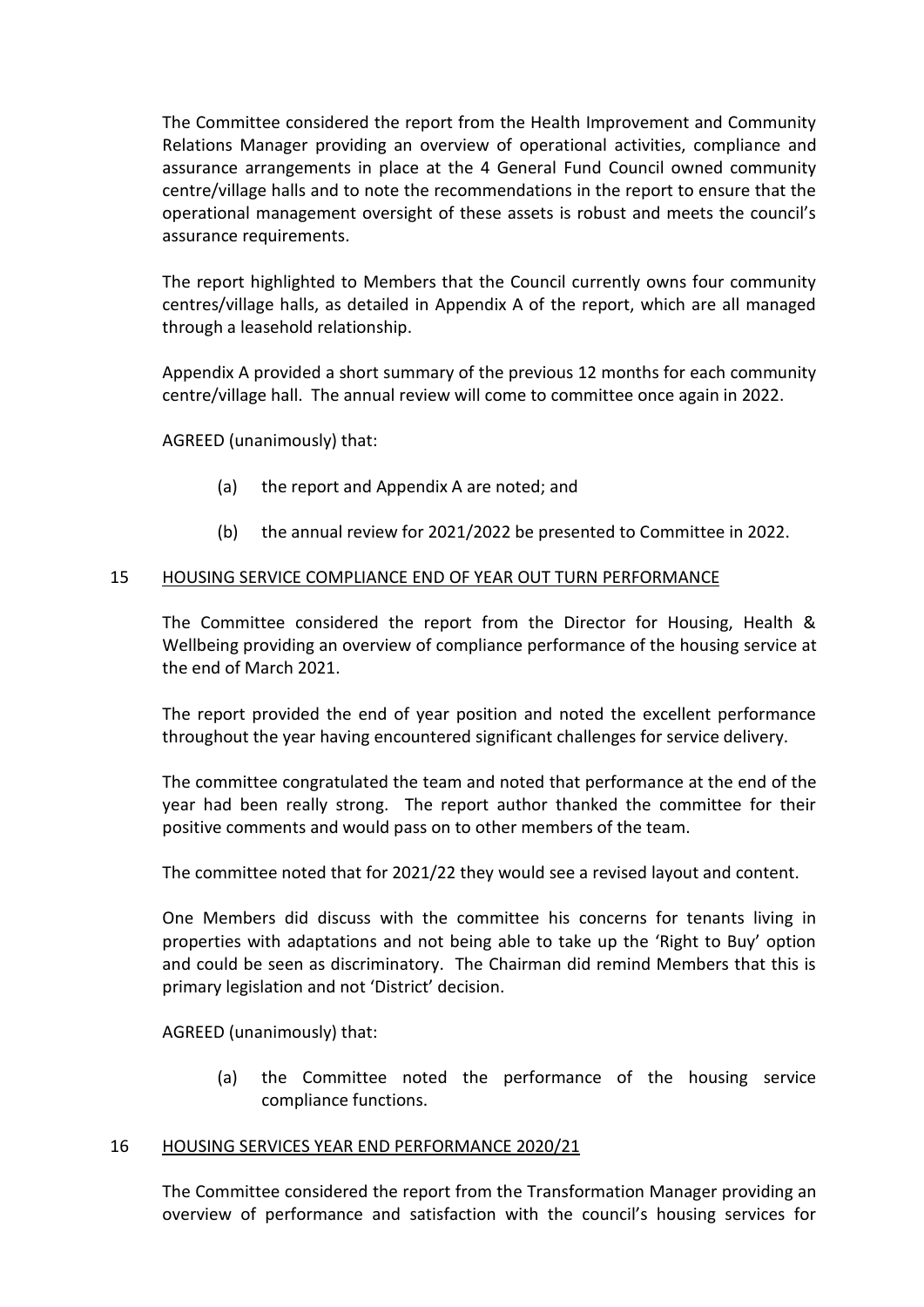2020/21 year end.

The report informed the committee of the overall satisfaction for 2020-21 as 93%, which gave the committee reassurance that bringing the service back in house had not adversely affected the customer experience and in fact had achieved a 2 point increase on 2019/20.

The Chairman highlighted that this was an excellent report with pleasing figures and gave a 'well done' to the team again.

AGREED (unanimously) that:

- (a) the Committee noted the excellent end of year performance of the housing service.
- (b) Members fed back their observations about the content and presentation of performance information.

### 17 HOUSING SERVICES CUSTOMER JOURNEY FEEDBACK

The Committee considered the report from the Project Research Officer informing Members of the customer journey insight project outcomes in relation to housing services and to advise Members of the planned actions to improve services and the customer experience in light of this insight.

As well as the report the committee were provided at the meeting with a handout from a nine slide presentation, providing a summary of the customer journey insight.

The report explained that this paper had been presented to SLT on 18 May 2021 and who supported all recommendations and asked for regular updates on progress against related actions to be reported to this Committee and tenant forums.

This data will be presented to involved tenants once the STAR feedback is available as well as being published in the 2020/21 Tenant Annual Report.

One of the Members requested a meeting to discuss voids, whilst another highlighted the provision of recycling in areas such as Chatham Court, Grange Road and St Mary's Gardens which the Director for Housing, Health & Wellbeing advised may involve communal bins and assured the Member that this would be looked in to with the refuge team.

AGREED (unanimously) that:

- (a) the Committee noted the overall positive responses to housing services provided by the Council.
- (b) the Committee noted the identified work streams and proposals highlighted within section 3, which will form an action plan for regular monitoring and reporting until implementation.